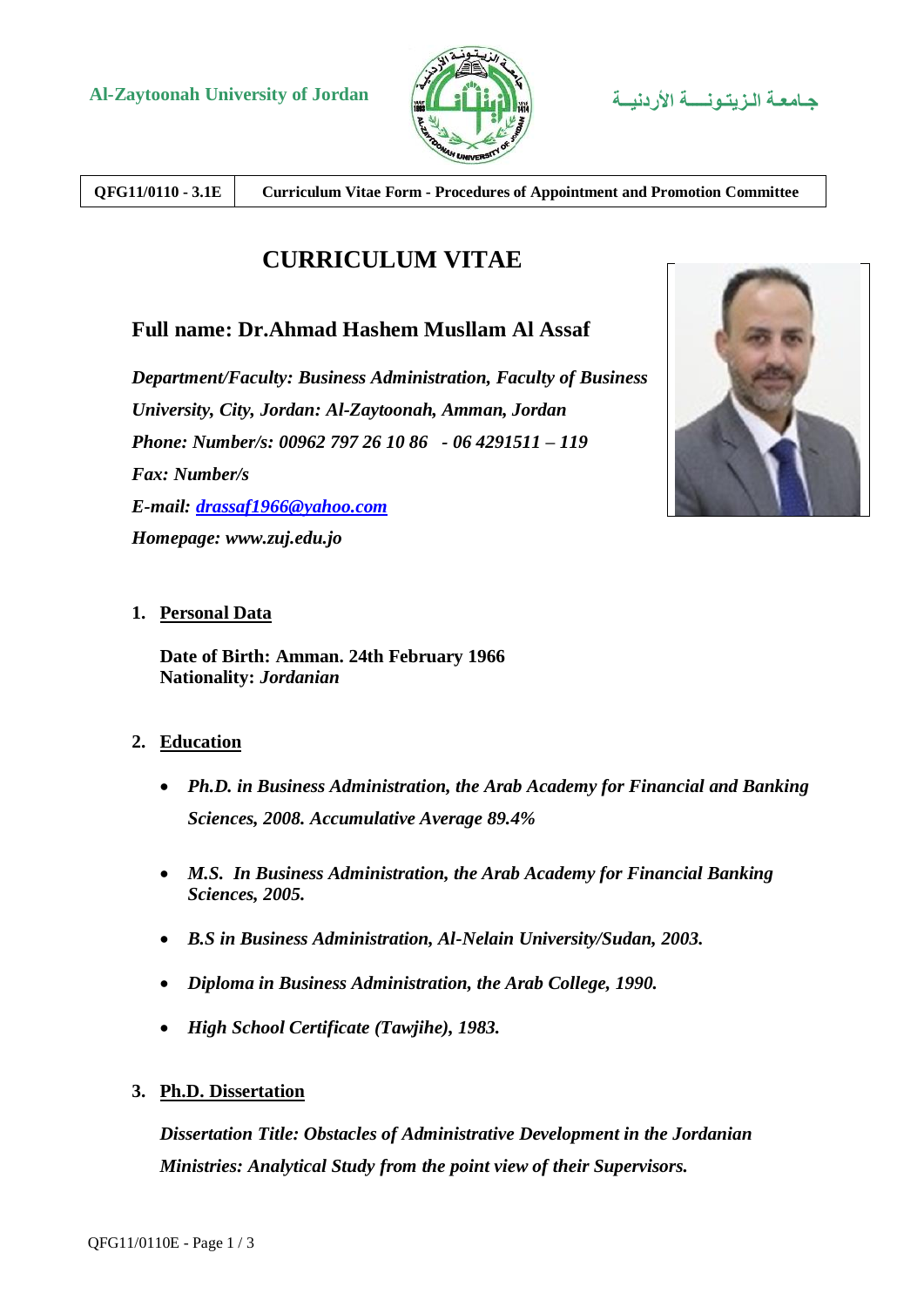# **Al-Zaytoonah University of Jordan األردنيــة الـزيتـونــــة جـامعـة**





# **QFG11/0110 - 3.1E Curriculum Vitae Form - Procedures of Appointment and Promotion Committee**

**4. Employment**

*Academic Positions*

**Supervisor of Evening Studies Dept.**

#### *Administrative Positions*

**Public Relations Manager, Ministry of Health, Amman - Jordan 1989 - 2014**

#### **5. Research Interests**

- **Development of the administrative.**
- **Human resource**
- **Business theory**
- **organization behavior**

#### **6. Honors and Awards**

#### **Teaching Experience**

- *Graduate Courses*
- *Undergraduate Courses*
- *1. Principles of Management (1)*
- *2. Principles of Management (2)*
- *3. Human Recourses Management*
- *4. General Management*
- *5. Management of purchasing and Stores*
- *6. International Management*
- *7. Organization Theory*
- *8. Managerial Strategies and Policies*
- *9. Small Business Management*
- *10. Organizational Behavior*